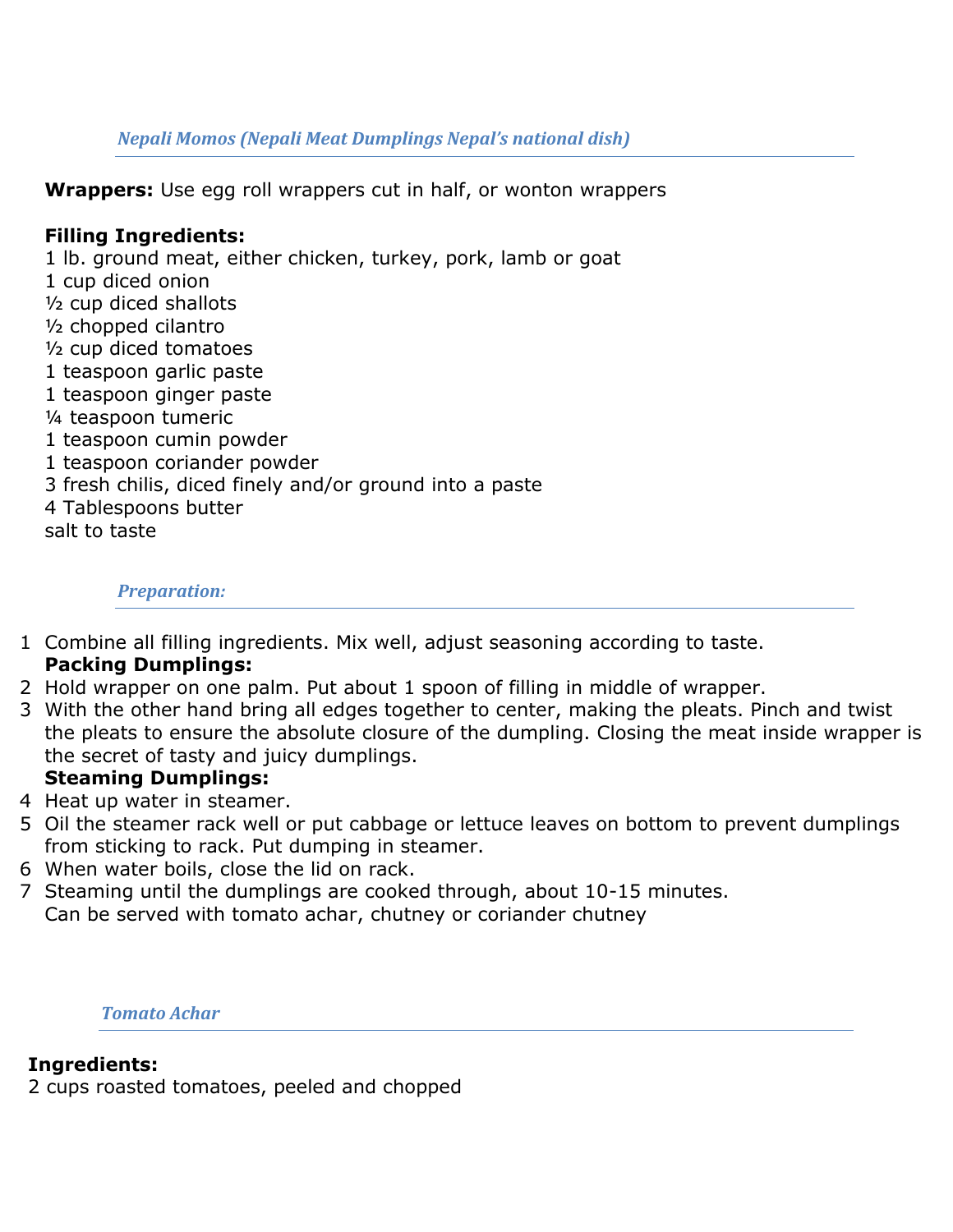- 1 tablespoon each garlic and ginger, minced
- 1 teaspoon each cumin, coriander powder
- 1 tablespoon cilantro, chopped
- 3 fresh red chilies, minced
- 1 tablespoon each mustard seeds, and mustard oil (plain vegetable oil can be substituted)
- 1/2 teaspoon ground black pepper
- 1/2 teaspoon salt or salt to taste
- 8 cloves garlic, thinly sliced
- 1 tablespoon green onion, finely chopped

## *Preparation:*

- 1. Using a blender, blend all ingredients to form a smooth paste.
- 2. Heat one tablespoon of mustard oil in a pan, add slices of garlic and fry till light brown.
- 3. Add the paste, stir and serve chilled.

Note: To make achar more sour and spicy, add fresh lemon juice and chili.

Both recipes from http://www.nepalvista.com/travel/food1.html

## *Potato Curry - Alu-Tarkari*

# **Ingredients:**

| 10-12 potatoes (medium sized)                                            |  |
|--------------------------------------------------------------------------|--|
| 1/4 tsp tumeric                                                          |  |
| 2 chilies                                                                |  |
| 1 clove garlic                                                           |  |
| $1/2$ cup yogurt                                                         |  |
| 2 TBS mustard oil (or crushed, toasted mustard seeds flash fried in oil) |  |
| green coriander leaves                                                   |  |
| 1 inch ginger                                                            |  |
| salt to taste                                                            |  |

*Preparation:*

- 1. Boil potatoes, peel and cut into small pieces.
- 2. Heat oil and add tumeric, green chilies, garlic, and ginger. Fry for 1 minute.
- 3. Add yogurt, potatoes and salt.
- 4. Cover and cook gently for 4-5 minutes. Garnish with green coriander leaves.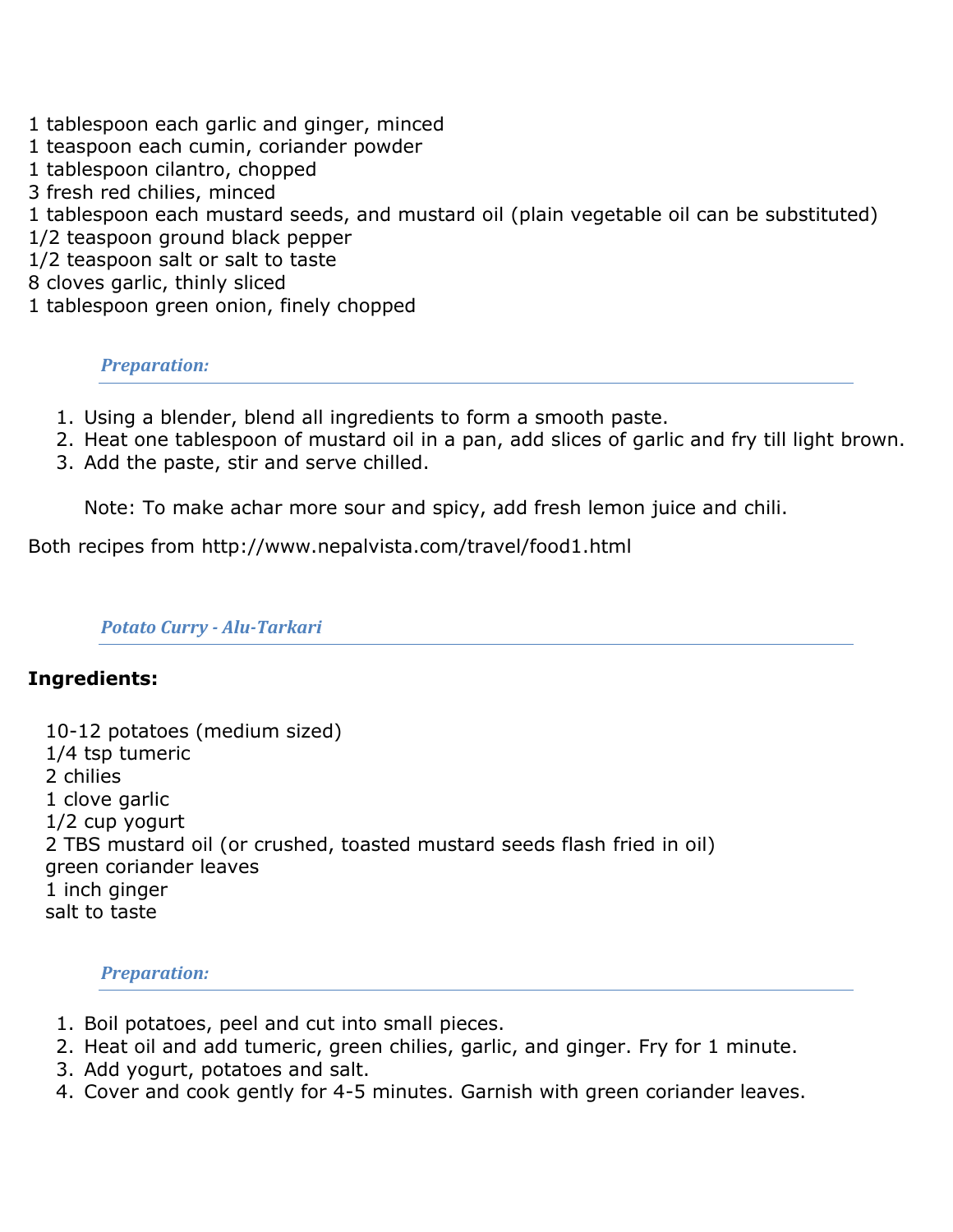## *Onion Ground Meat Curry - Payajra Dhulo Masu*

# **Ingredients:**

1 cup ground meat

- 1 cup finely chopped onions
- 1 inch finely chopped ginger
- 1 tsp pepper
- 1 tsp cumin powder
- 1 tsp turmeric
- 1/2 tsp salt
- 2 TBS mustard oil (or crushed, toasted mustard seeds flash fried in oil)
- 1/2 cup water

#### *Preparation:*

- 1. Heat oil in a pan and add turmeric.
- 2. Mix all ingredients (except the meat and the water) and put them in the oil.
- 3. Add meat and turn it over well.
- 4. Fry until it becomes brown.
- 5. Add the 1/2 cup of water and boil gently for a few minutes.

Both recipes from AsiaRecipe.com .

*Mango Lassi (Mango Milkshake)*

#### **Ingredients:**

1 mango 1 cup of whole milk ½ cup of yogurt 2 Tablespoons sugar 1 cup ice cold water

#### *Preparation:*

1. Cut the mango into small pieces and blend it.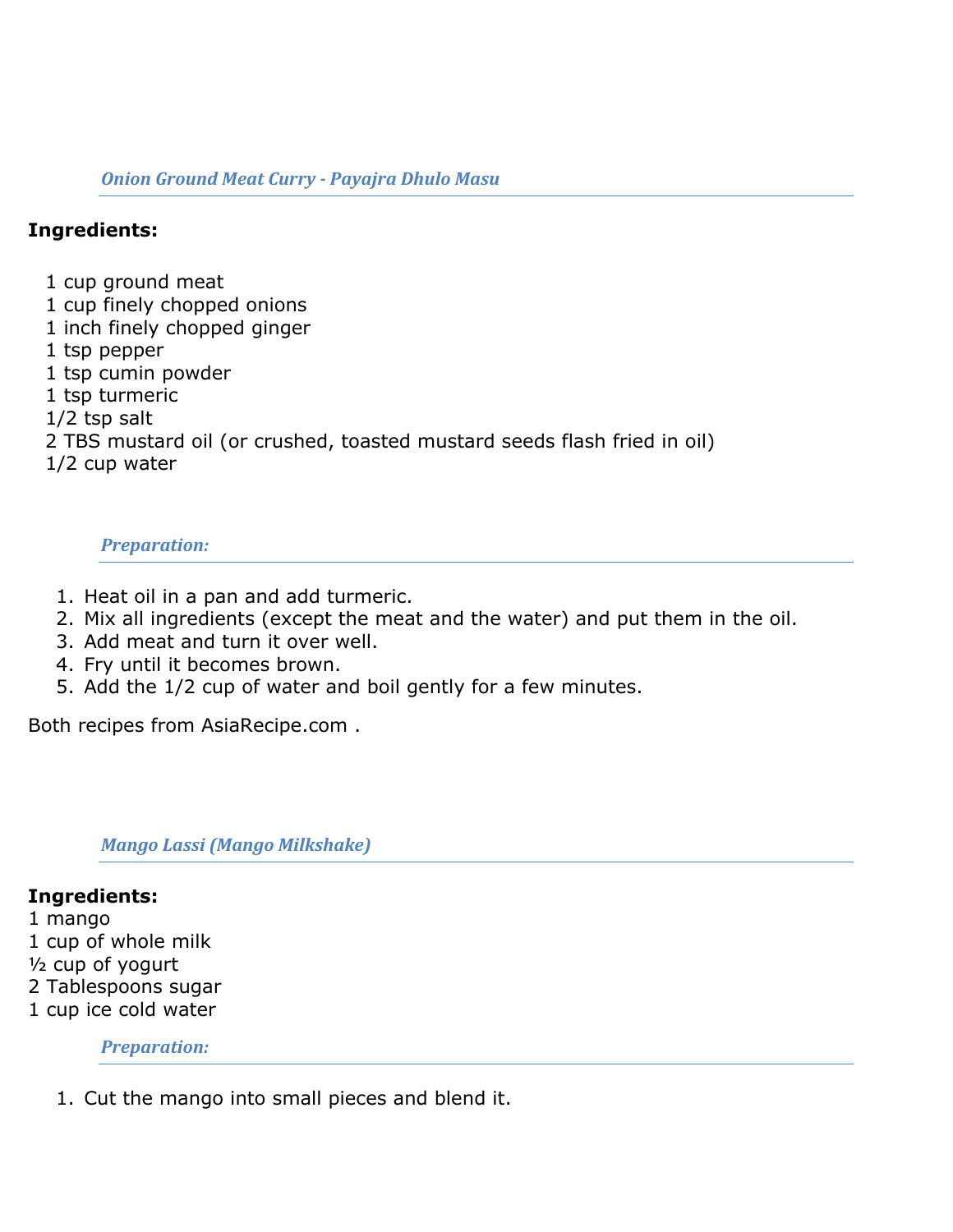- 2. Add yogurt, sugar, milk and water and blend it all for about 2-3 minutes or until you see a little foam forming in the mixture.
- 3. Serve Chilled.
- 4. Number of servings: 6-8

From Food-nepal.com

## *Gajar Ko Halwa (Nepalese Carrot Pudding)*

# **Ingredients:** 2 lb. grated carrot ½ cup condensed milk ¾ cup ricotta cheese 1cup sugar **Garnish:**

¼ cup cashews and 2 tablespoons of chopped dates

## *Preparation:*

- 1. Cook carrot with half of sugar on medium heat for 15 minutes. Stir well.
- 2. Add the condensed milk, khoya, rest of the sugar and cook again in medium-low for 15 minutes.
- 3. Garnish with the cashews and dates and serve.

Note: Serves 8-10. Canned carrots can be used instead; boil and mash them

From food-nepal.com

## *About Nepalese food:*

Steamed or fried vegetable and meat dumplings popularly known as Momo in Nepali, constitutes about 80% of the total lunch and snacks served in Kathmandu! Hop into any small to big restaurants in Nepal, you will find Momo as the first hot selling item on the menu. Nepalese national food consists of Lentils (DAAL), Rice (BHAAT), and vegetable curry (TARKARI). Popular side dishes include pickles (Achar) of many varieties of which the most popular are tomato achar, mango achar, and cucumber achar.

Most Nepalese eat with right-hand. Daal Bhaat is popularly served on a plate known as *khope thal* (a platter with four sections, like the one shown above). Daal Bhaat is taken as a lunch and a dinner. For many nothing else will satisfy their taste buds, and one plate full of Daal Bhaat is never enough! Click on the menu options below to discover Nepali food.